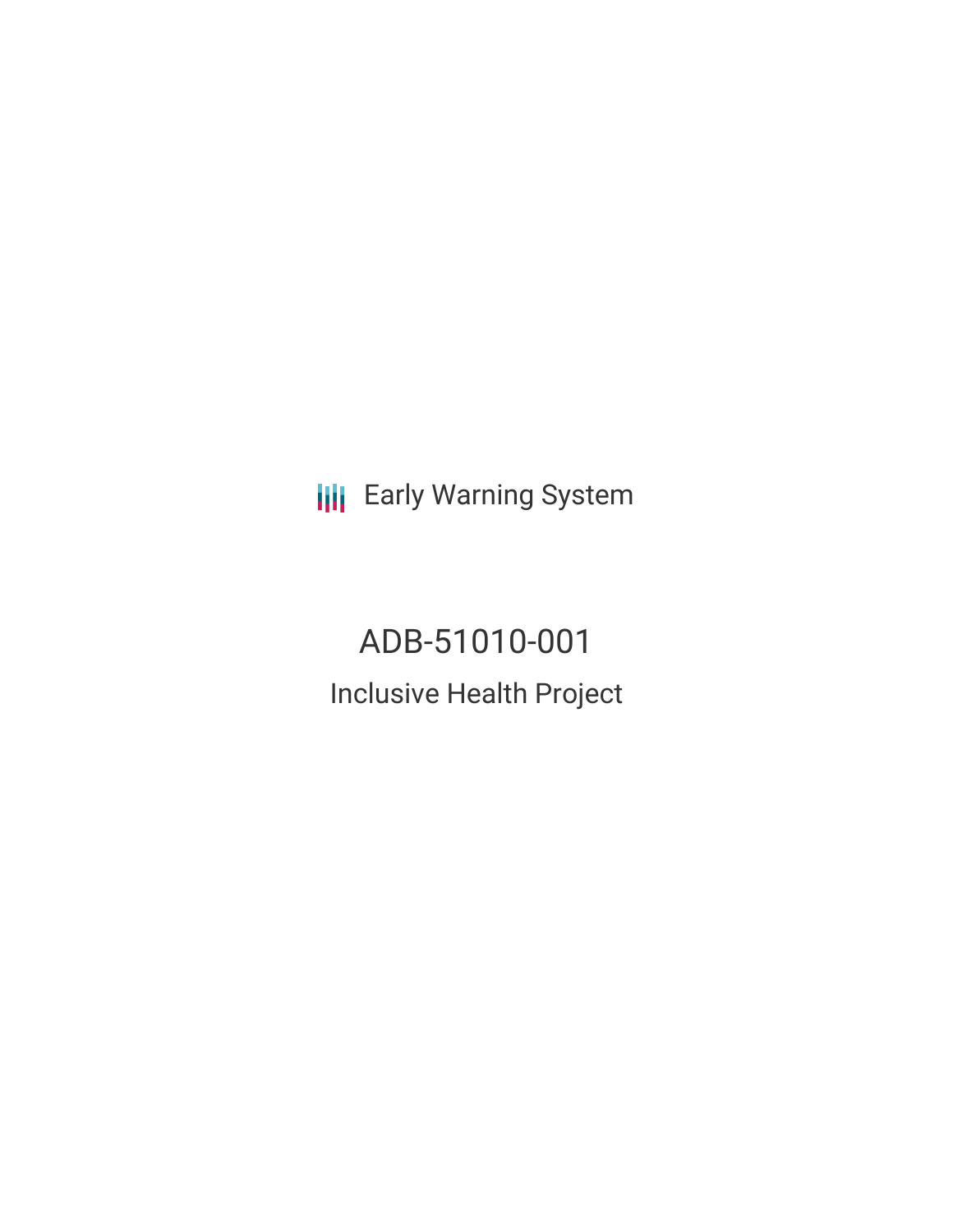## **Quick Facts**

| <b>Countries</b>               | Tajikistan                   |
|--------------------------------|------------------------------|
| <b>Financial Institutions</b>  | Asian Development Bank (ADB) |
| <b>Status</b>                  | Approved                     |
| <b>Bank Risk Rating</b>        | U                            |
| <b>Voting Date</b>             | 2018-02-05                   |
| <b>Borrower</b>                | Government of Tajikistan     |
| <b>Sectors</b>                 | <b>Education and Health</b>  |
| <b>Investment Type(s)</b>      | <b>Advisory Services</b>     |
| <b>Investment Amount (USD)</b> | \$0.70 million               |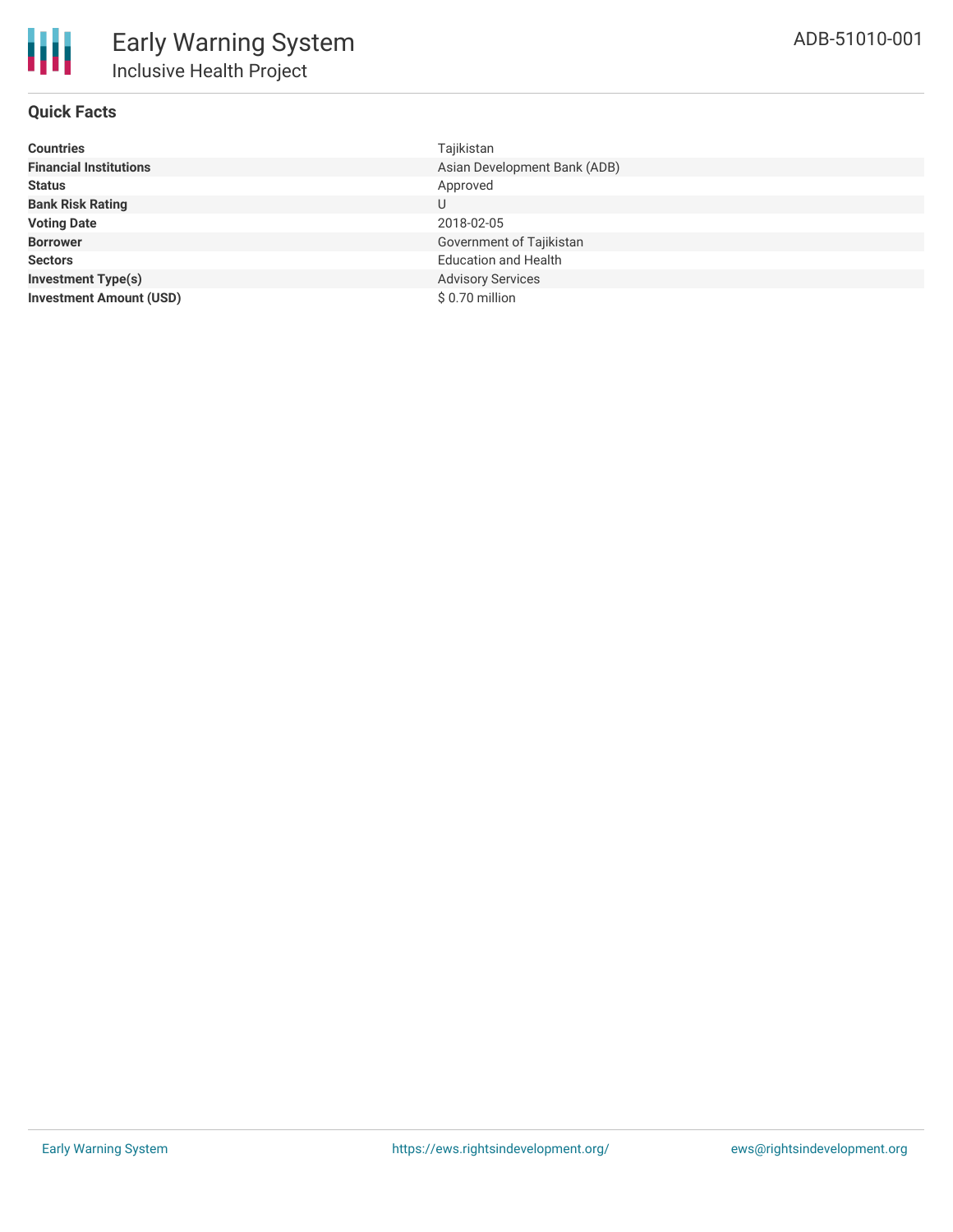

## **Project Description**

According to ADB website, the TA will provide technical inputs and assessments to assist the Government and ADB to develop a project that is aligned with the Tajikistan country partnership strategy 2018 2020 and the National Health Strategy for Tajikistan 2010 2020.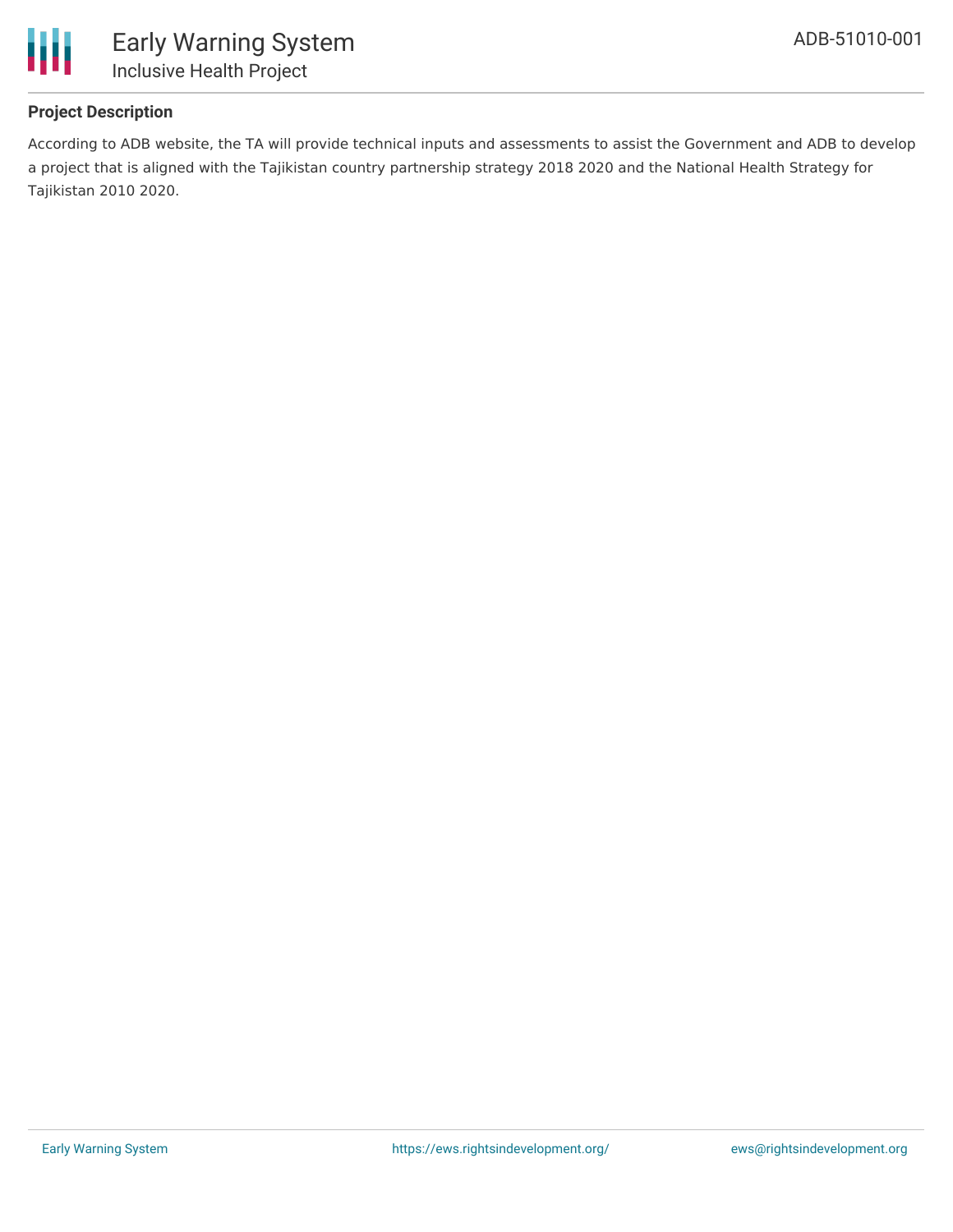## **Investment Description**

冊

Asian Development Bank (ADB)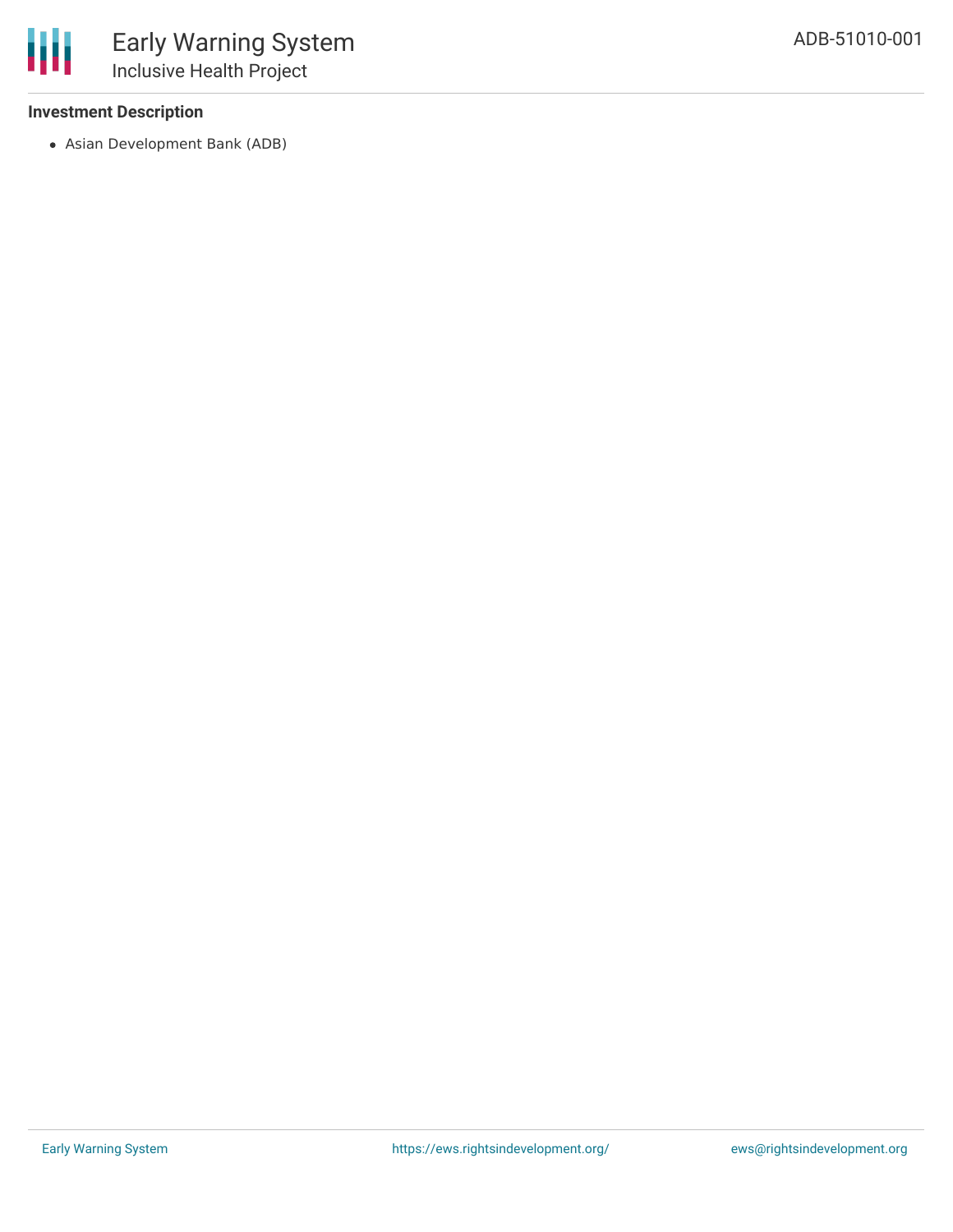

### **Contact Information**

### **Executing Agency: Ministry of Health and Social Protection of the Population**

Shevchenko Street 69 Dushanbe, Tajikistan

### **ACCOUNTABILITY MECHANISM OF ADB**

The Accountability Mechanism is an independent complaint mechanism and fact-finding body for people who believe they are likely to be, or have been, adversely affected by an Asian Development Bank-financed project. If you submit a complaint to the Accountability Mechanism, they may investigate to assess whether the Asian Development Bank is following its own policies and procedures for preventing harm to people or the environment. You can learn more about the Accountability Mechanism and how to file a complaint at: http://www.adb.org/site/accountability-mechanism/main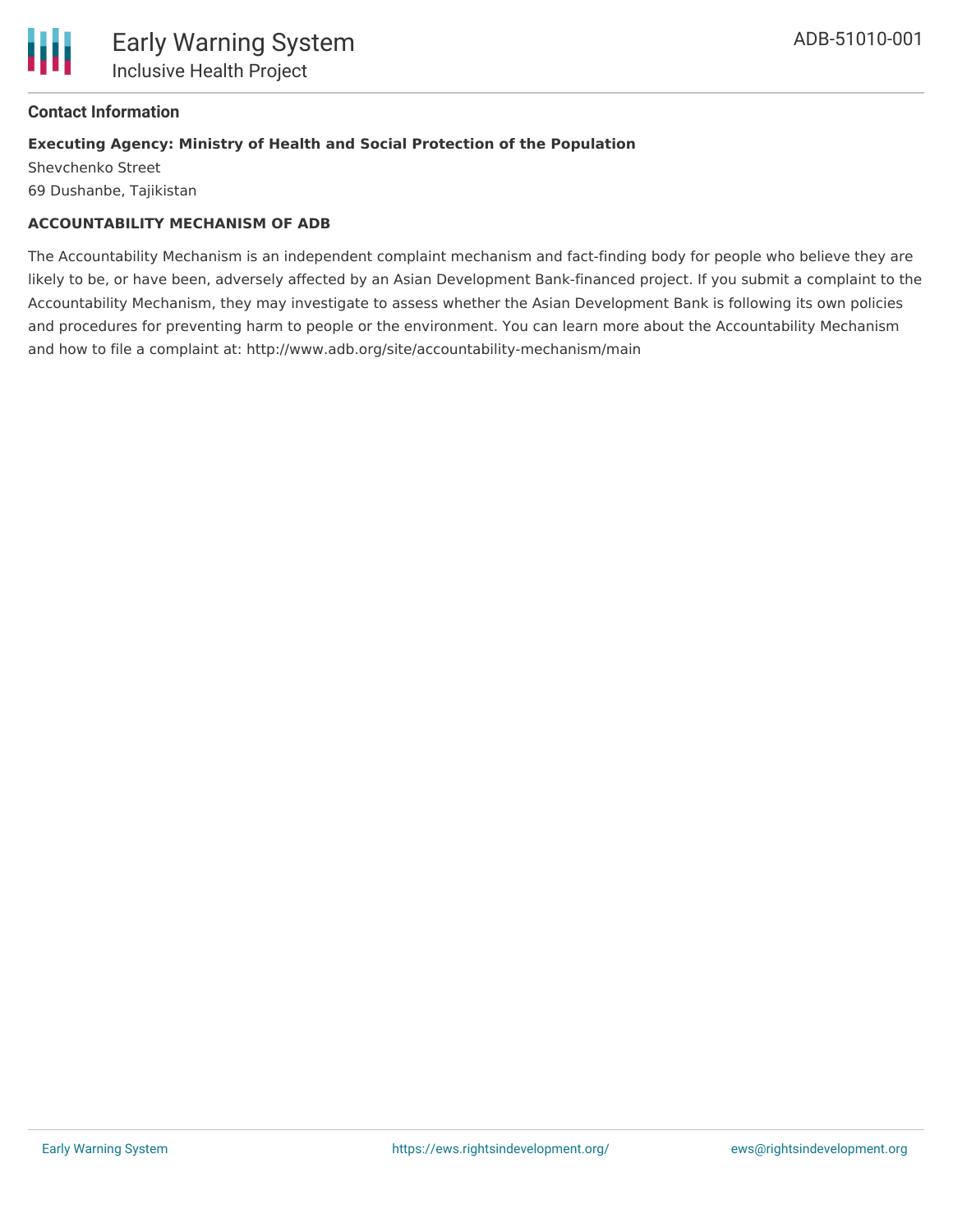#### **Bank Documents**

- [Inclusive](https://ewsdata.rightsindevelopment.org/files/documents/01/ADB-51010-001_vLdI8wV.pdf) Health Project: Initial Poverty and Social Analysis [\[Original](https://www.adb.org/projects/documents/taj-51010-001-ipsa) Source]
- Preparing the Inclusive Health Project: Technical [Assistance](https://ewsdata.rightsindevelopment.org/files/documents/01/ADB-51010-001_6R23eaM.pdf) Report [\[Original](https://www.adb.org/projects/documents/taj-51010-001-tar) Source]
- Proekt inkliuzivnogo [zdravookhraneniia](https://ewsdata.rightsindevelopment.org/files/documents/01/ADB-51010-001_u6l6ip3.pdf) : Informatsiia o proekte [\[Original](https://www.adb.org/ru/projects/documents/taj-51010-001-pds) Source]
- Project [Disclosure](https://ewsdata.rightsindevelopment.org/files/documents/01/ADB-51010-001.pdf) PDF [\[Original](https://www.adb.org/printpdf/projects/51010-001/main) Source]
- Terms of Reference for [Consultants](https://ewsdata.rightsindevelopment.org/files/documents/01/ADB-51010-001_ksKWLxC.pdf) [\[Original](https://www.adb.org/projects/documents/taj-51010-001-tar) Source]